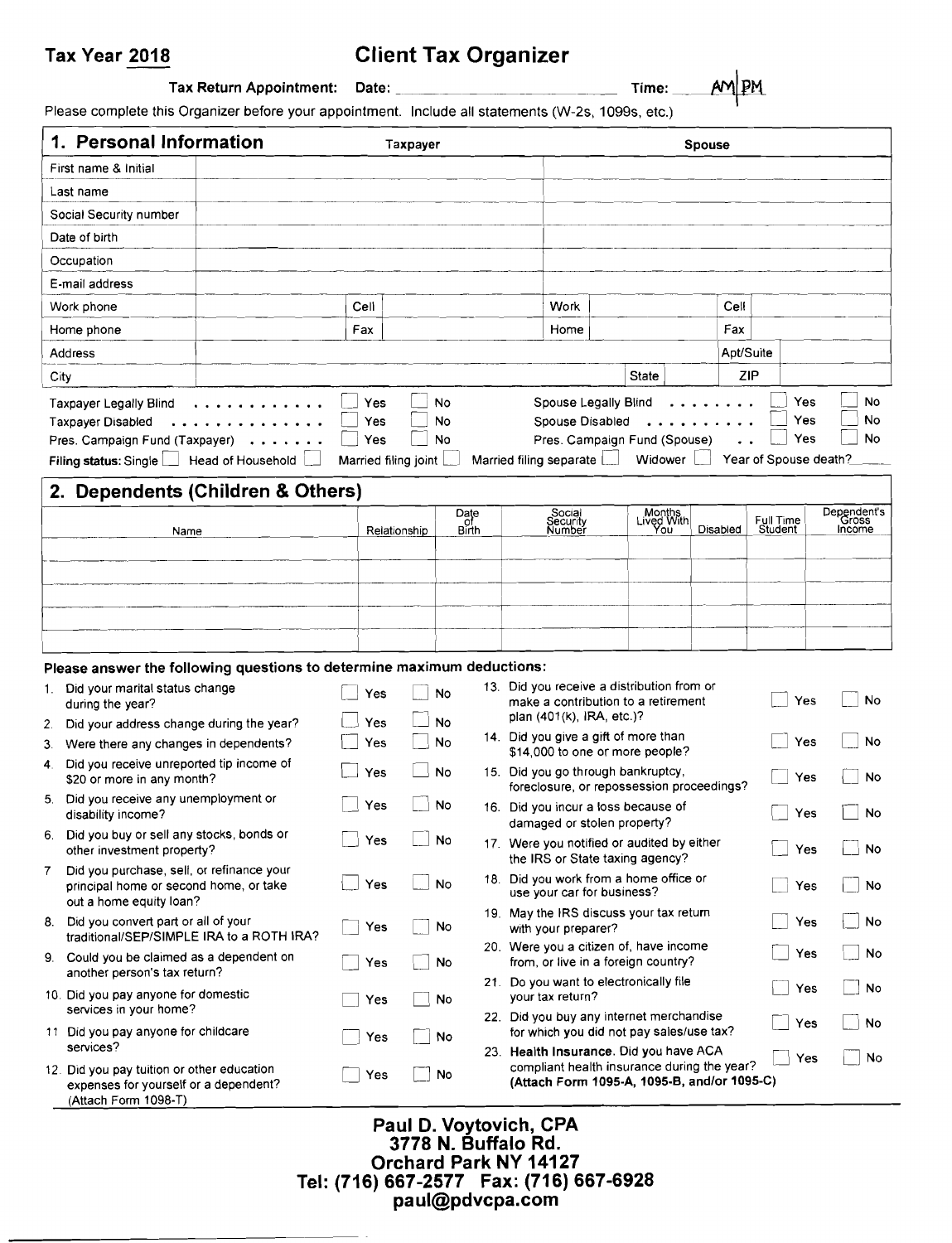|                                                          | 3. Wage, Salary Income                              |
|----------------------------------------------------------|-----------------------------------------------------|
| Attach Form(s) W-2's                                     |                                                     |
| Employer name                                            | ŢР<br>SP                                            |
|                                                          |                                                     |
|                                                          |                                                     |
|                                                          |                                                     |
|                                                          |                                                     |
|                                                          | 4. Pensions, Annuities, Profit Sharing, IRA's, etc. |
| Attach Form(s) 1099-R                                    |                                                     |
| 1099-R Payer name                                        | TР<br>SP                                            |
|                                                          |                                                     |
|                                                          |                                                     |
|                                                          |                                                     |
|                                                          |                                                     |
| 5. Social Security/Railroad Benefits                     |                                                     |
| Attach Form(s) SSA-1099<br>Social Security benefits      | Taxpayer<br>Spouse                                  |
| <b>Railroad Retirement benefits</b>                      |                                                     |
| Medicare B premiums w/h                                  |                                                     |
| Medicare D premiums w/h                                  |                                                     |
|                                                          |                                                     |
| 6. Interest Income                                       |                                                     |
| Attach Form(s) 1099-INT & Broker statements              |                                                     |
| 1099-INT Payer name                                      | Tax-exempt?<br>Amount                               |
|                                                          |                                                     |
|                                                          |                                                     |
|                                                          |                                                     |
|                                                          |                                                     |
|                                                          |                                                     |
| 7. Partnership, Trust, Estate Income                     |                                                     |
|                                                          |                                                     |
|                                                          |                                                     |
|                                                          |                                                     |
| Attach Form(s) K-1                                       |                                                     |
|                                                          |                                                     |
| 12. Investments Sold                                     |                                                     |
|                                                          |                                                     |
| Attach Form(s) 1099-B & confirmation slips<br>Investment |                                                     |
|                                                          |                                                     |

#### **Dividend Income**

# **Attach Form(s) 1099-DIV**  m 1099-DIV Payer **Capital Capital gain Tax-exempt?** --~--~--=J~:±= 1-- ------------+------+--------+---

# **9. Property Sold**

| Attach Form(s) 1099-S & closing statements |               |            |  |  |  |  |  |  |
|--------------------------------------------|---------------|------------|--|--|--|--|--|--|
| Property                                   | Date acquired | Cost & Imp |  |  |  |  |  |  |
|                                            |               |            |  |  |  |  |  |  |
|                                            |               |            |  |  |  |  |  |  |
|                                            |               |            |  |  |  |  |  |  |
|                                            |               |            |  |  |  |  |  |  |

### **10. Other Income**

| Gambling/lottery winnings _________________ |  |
|---------------------------------------------|--|
|                                             |  |
|                                             |  |
|                                             |  |
|                                             |  |

### **11. Adjustments to Income**

| IRA/SEP Contributions - Taxpayer <del>____________</del> ____                                                                                                                                                                 |  |
|-------------------------------------------------------------------------------------------------------------------------------------------------------------------------------------------------------------------------------|--|
| <b>IRA/SEP Contributions - Spouse</b>                                                                                                                                                                                         |  |
|                                                                                                                                                                                                                               |  |
| Student loan interest experience in the state of the state of the state of the state of the state of the state of the state of the state of the state of the state of the state of the state of the state of the state of the |  |
|                                                                                                                                                                                                                               |  |
|                                                                                                                                                                                                                               |  |

| Attach Form(s) 1099-B & confirmation slips |                            |      |            |
|--------------------------------------------|----------------------------|------|------------|
| Investment                                 | Date Sold<br>Date acquired | Cost | Sale Price |
|                                            |                            |      |            |
|                                            |                            |      |            |
|                                            |                            |      |            |
|                                            |                            |      |            |
|                                            |                            |      |            |
|                                            |                            |      |            |
|                                            |                            |      |            |
|                                            |                            |      |            |